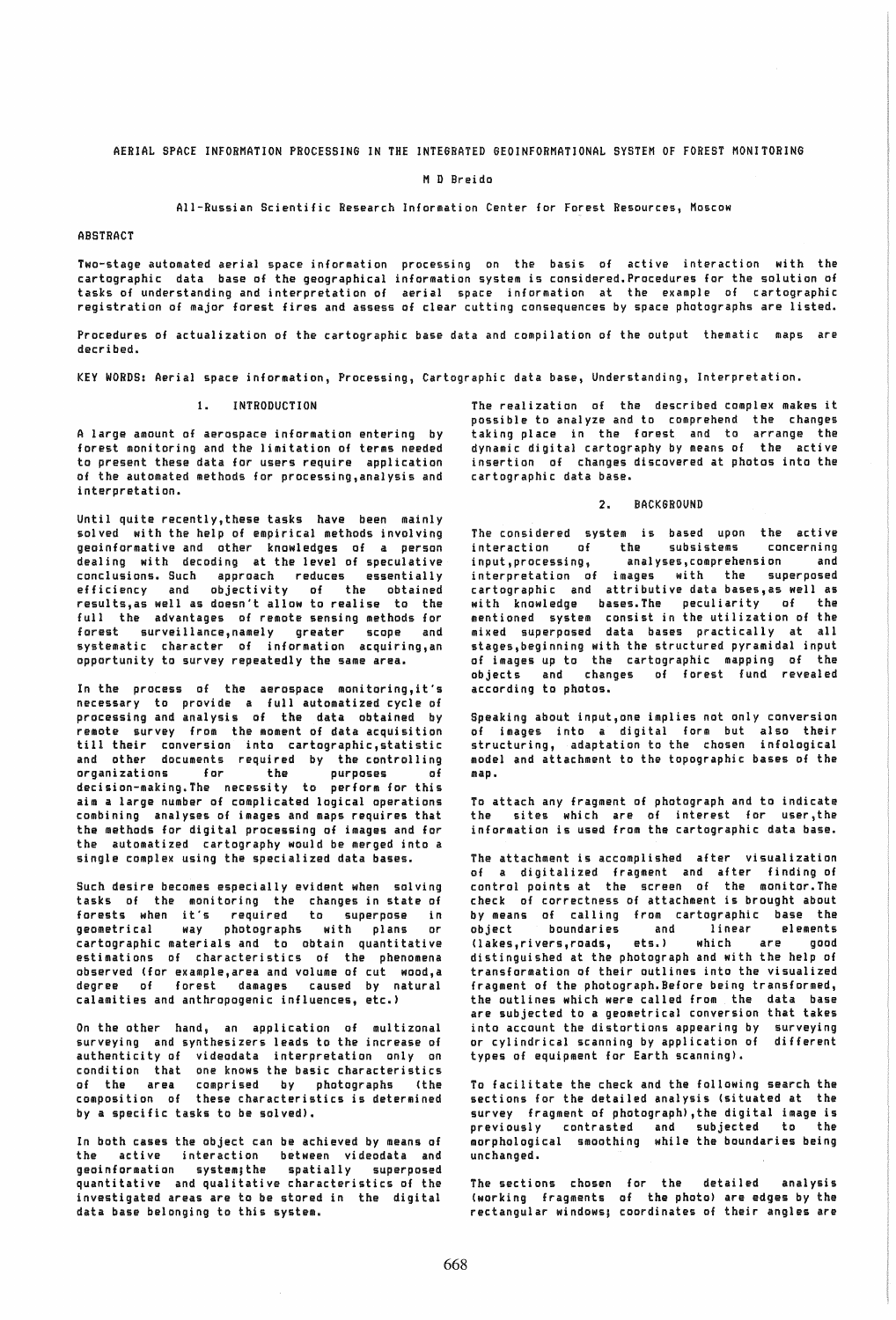changes,quality of forest fund and the maintenance of the ecological standards;it permits also to interpret the obtained results,to control entering of changes into the cartographic base and to form the output thematic maps according to the given criteria.

# 3. SPATIAL DATA DOMAINS

the expounded principles have been realized by using the complex of technical facilities and applied for the solving tasks consisting in registration (on the basis of space photographs) of consequences of large-scale forest fires and for the evaluation of re-counted automatically from the coordinate system of the screen into the coordinate system of the photograph (thanks to that,the adaptation of subsystem of reading these points is carried out),as well as into the coordinate system of cartographic data base that leads to the thickening of the network of control points.These temporary control points will be saved within the base during all the time needed for processing of the working fragments.

In case of need,inside of working fragments (let's call them 'fragments of the first level) one can choose the fragments of the second level,and so on. That sort of pyramidal input structure gives an opportunity to have a good look at each local section of the photo by the corresponding optimum enlargement,to take into account the mutual location of different objects,as well as to accomplish their attachment to each other and to the topographic basis of the digital data base by the precision sufficient for the practical purposes.

Processing,analysis and interpretation of each fragment of the photo are accomplished under conditions of geometrical superposition with the different layers of cartographic information corresponding to the given attributive declaration. Speaking about a layer of cartographic iniormation,one implies a part of contour network (selected from the data base) which contains forest sites with the given characteristics. The latters are used for habituation of classificators,segmentation of the analyzed fragment,determination of boundaries of forest objects and sections of forest fund which have been changed under the influence of different factors.

The selection of boundaries contours and the sites is accomplished automatically and followed by the geometrical correction,by the conversion from the dot matrix form into the vector one and by the analytical transforming into the cartographic data base.

The geometrical correction eliminates errors made in<br>the course of selections of contours course of selections of (thickenings,loops,ets.) by means of the algorithms for recovering of contour networks;this corrections eliminates also distorsions in the forming of images (which were caused becouse of the eqUipment for Earth scanning) by means of the correction formulae based upon the taking into account the appropriateness of forming of the mentioned distortions. Contours being transformed into the base are then put over the source cartographic network and are duilt in it by means of the subdivision of arcs and contjurs in the spots where they intersect.

The joint examination of contours being selected at the photograph and the informations concerning forest objects during information is contained in makes it possible to estimate parameters of the past years (this the cartographic base)

changes taking place in the forest after the carrying out of clear cuttings.

For the cartographic registration of fires one applies space scanning photographs of the medium resolution (approximately 200m at the land surface) within the spectral ranges  $0.6-0.7$  mcm and  $0.8-1.1$ mcm with the scale 1:2500000,as well as photographs of the high resolution (approximately 40m at the land surface) for the some spectral ranges with the scale 1:300000.

The graphic characteristics of photos being analyzed have led to the creation of three-stage automatized technology:

-creation of the digital topographic base for the region being investigated according to the map of the given scale.

-creation of the base cantaning the coordinates of the seats of fires according to the photographs withing the spectral range 0.6-0.7 mcm.

-automatized processing of photographs of the spectral range 0,8-1,1 mcm coupled with the indications of the location of burnt out places in the forest on the basis of coordinates of the seats of fires (fixed in the cartographic base),with selection of the contours of burnt out places referring to the current year,with estimation of the areas of burnt out places and non-burnt sites,with entering of amendments into the data base,with the forming and the tracing of output maps.

To increase the precision of superposition of the photograph with the topographic bases,a preliminary condensing of the network of limit point is carried out for the map itself and for the survey fragment of the photograph.

While processing space photographs and creating the output maps,one applies the digital topographic base of the scale 1:1000000 (which is used for the<br>ourooses of the contour representation of areas purposes of the contour representation passed by the large-scale fires and the calculation of the sizes of these areas),as well as the topographic base of the scale 1:5000000 for survey representation of places where fires have spreaded.

The estimation of consequences of clear cuttings being hilfilled is carried out on the basis of space spectrozonal photographs of the scale 1:250000 up to 1:300000 with the resolution of 7-9 m at the land surface;these photographs can be superposed with the digital forest management tablets of the scale 1:25000.

The attachment of the contours of forest management tablet to the topographic basis,editing of the contours and their recording into the specialized cartographiC relational data are realized with the aid of the corresponding data-base management system.

The interpretation of the space photographs at the survey level with the purpose of exposure of changes of forest fund areas caused by clear cuttings is carried out by means of the superposition of the visualized digital fragments of photographs with contours of clearings from the past years and of the non forested sites (these contours may be called from car to graphic base),as well as with contours of forest sites that had been covered with mature and over mature stands before the begining of the investigated period.

Comparison (perfomed on the basis of the programming) of characteristies of sections of the photograph which are inside of the contours of these